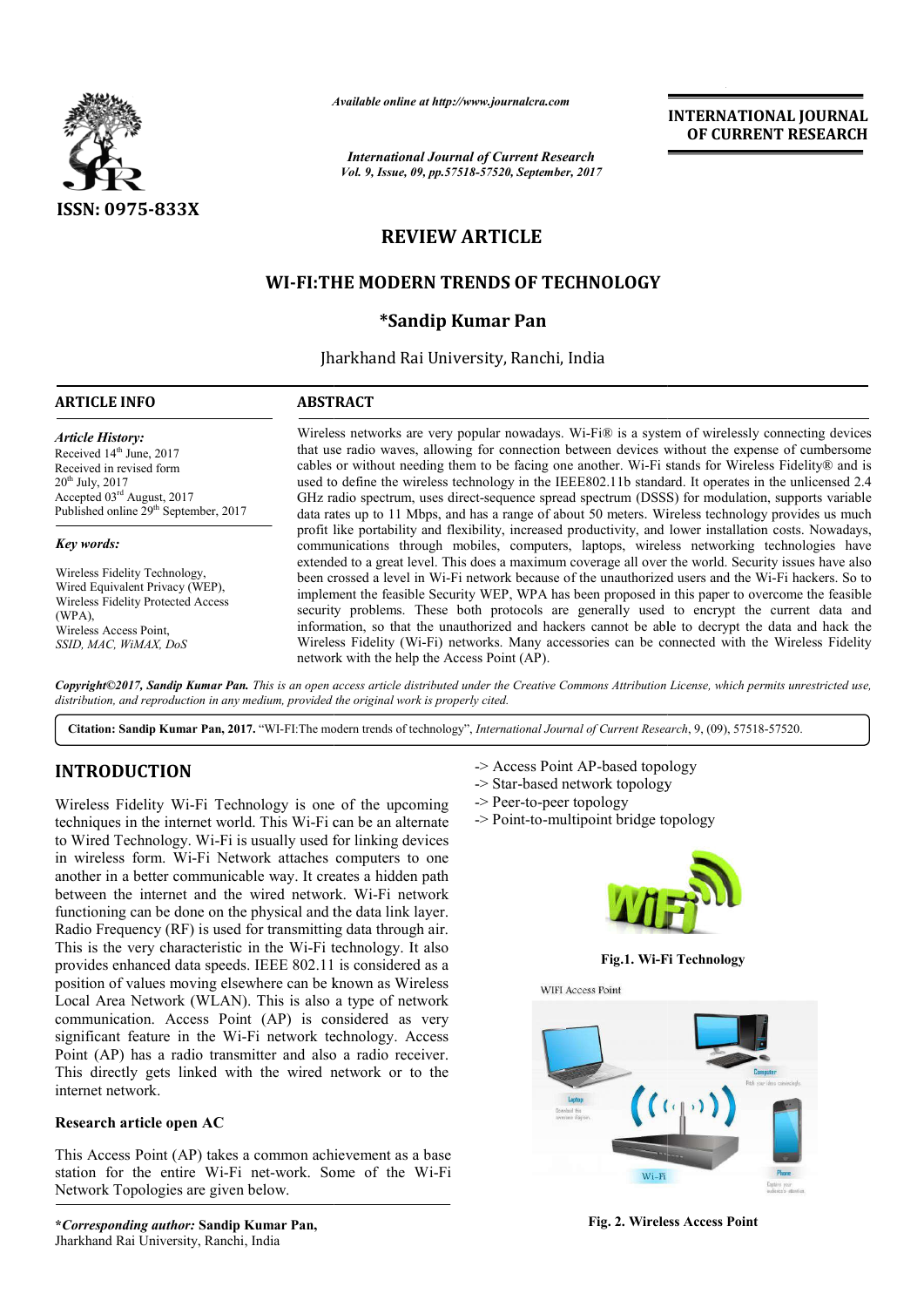This Wi-Fi network is facing numerous security problems because of the hackers and also by the unauthorized members. The Wi-Fi hacker uses the Wireless Hacking tools AirSnort, Aircrack, WepAttack, WEPCrack etc above the network. Wireless Access Point is shown in the Figure 2. It basically helps to connect with devices likes digital cameras, tablet computers and digital audio players, PCs, video-game comforts, smart phones, laptops etc.

#### **Related work**

Wireless is in everywhere like

- More devices are using Wi-Fi:- Cell phones
- Digital cameras
- Printers
- PDAs
- Video game controllers
- Televisions
- Speakers
- Refrigerators etc

#### **Wireless networks challenges**

Wireless Networks plays the most significant role in the development of the information in among individual-toindividual, business-to-business, and individual-to-business. It changed entirely the way of sharing of the information but still there are lots of challenges which are the hurdles in the wide adaptation of wireless network technology (Robert J.Boncella, 2002) White paper: WLAN security Today: wireless more secure than wired by Siemens Enterprise Communications, 2009). We have to understand the main harms that not only WI-FI network faces but all the networks faces are –CIA that is confidentiality, integrity and authentication.

#### **Confidentiality**

Allow only the authorized person to examine the encrypted messages or the information.

#### **Integrity**

It is defined as the information not being opened by third person and it should reach in the same format as it was sent by the transfer party.

#### **Authentication**

The main matter in the security of wireless signal is its mode of transmission. Wireless signals are transmitted during the electromagnetic waves; these waves cannot be contained physically. In wireless networks the signals are communicated through air, hence can be easily intercepted with the help of right transceiver equipment.

**802.11** – applies to wireless LANs and provides 1 or 2 Mbps transmission in the 2.4 GHzband using either frequency hopping spread spectrum (FHSS) or direct sequence spread spectrum (DSSS).

**802.11a** – an extension to 802.11 that applies to and provides up to 54 Mbps in the 5GHzband. 802.11a uses an orthogonal frequency division multiplexing encoding scheme ratherthan FHSS or DSSS.

**802.11b** (also referred to as *802.11 High Rate* or Wi-Fi) – an extension to 802.11 that applies to wireless and provides 11 Mbps transmission (with a fallback to 5.5, 2.0, and 1.0 Mbps) in the 2.4 GHz band. The 802.11b uses only DSSS. It has been the 1999 ratification to the original 802.11 standard, allowing wireless functionality comparable to the Ethernet.

**802.11g** – applies to wireless LANs and provides 20+ Mbps in the 2.4 GHz band.

There are many wireless LAN technologies nowadays, such as, Wi-Fi, Bluetooth, HiperLAN, HomeRF, etc. All these technologies operate in the 2.4-GHz ISM (Industrial, Scientific, and Medical)radio spectrum. Each technology has its own niche depending on the deployment requirements of the wireless LANs. The only technology, which has received the widest market acceptance, is IEEE 802.11bor Wi-Fi. The popularity of this standard is aptly reflected in portable computer vendors' decision to integrate 802.11b wireless network adapters with notebook computers.

#### **WEP**

WEP protocol is element of the IEEE 802.11 standard (Dr. Andy Ju An Wang Spring, 2004), (Sangram Gayal and Vetha Manickam, 2002), (Bradley Mitchell, 2015), (The state of WI-FI security by WI-FI Alliance), (WI-FI security –WEP, WPA and WPA2 by Guillaume Lehembre), (WI-FI security –WEP, WPA and WPA2 by Guillaume Lehembre). It was introduced in 1997.WEP is used in 802.11 network to defend link level data during the wireless transmission. WEP was the first cryptographic protocol which are developed for the WI-FI to facilitate privacy and authentication. WEP uses the shared key authentication mechanism and is based on secret cryptographic key. WEP protocol uses the RC4 (Rivest Cipher 4) stream cipher algorithm to encrypt the wireless communications. This RC4 stream algorithm protects the contents form disclosure to eavesdroppers. WEP support 40-bit key and with addition it also support 128 or even 256 bit key also. WEP was designed to protect a wireless network from eaves dropping. WEP uses linear hash function for data integrity. In WEP there is no key management and no replay detection facility. But in 2001 several serious weaknesses were identified. Now, WEP connection can be cracked within minutes. After having such type of vulnerabilities, in 2003 the WI-FI Alliance WEP had been replaced by WPA. The main trouble of WEP was-it uses static encryption keys.

### **WPA/WPA2**

WPA and WPA2 are two security protocols developed by WI-FI Alliance (Introduction to WI-FI network security by Bradley Mitchell, About.com), (The state of WI-FI security by WI-FI Alliance), (The state of WI-FI security by WI-FI Alliance), (The state of WI-FI security by WI-FI Alliance). WPA provides developed with the point of solving the problems in WEP cryptographic method. WPA was developed in 2003. Both WPA and WPA2 have two modes of operation: Personal and Enterprise. The Personal mode involves the use of a preshared key for authentication, while the Enterprise mode uses IEEE 802.1X and EAP for this point.WPA2 was introduced in September 2004. WPA addresses a subset of the IEEE 802.11i specification that addresses the weaknesses of WEP. WPA2 extends WPA to include the full set of IEEE 802.11i requirements. WPA is easier to configure and it is extra secure